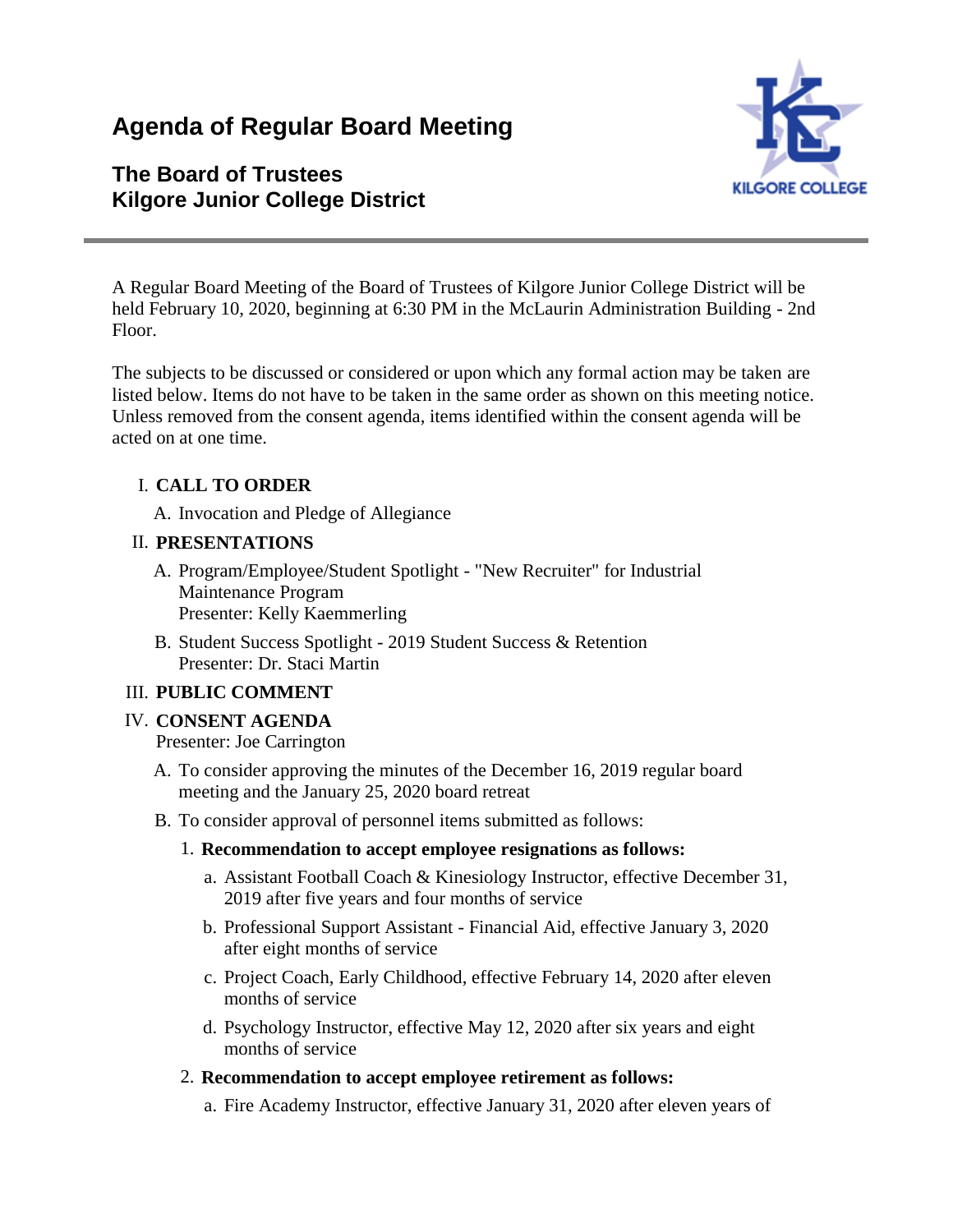service

- b. Reading Instructor, effective August 31, 2020 after thirty-eight years of service
- 3. **Recommendation to terminate employment as follows:**
	- a. Assistant Women's Basketball Coach, effective January 14, 2020 after seven months of service
- 4. **Recommendation of employment as follows:**
	- a. Academic Advisor, Public Services & Industrial Technology, effective January 1, 2020
	- b. Professional Support Assistant, KC-Longview, effective January 1, 2020
	- c. Support Specialist, Testing Center, Student Development, effective February 3, 2020
- C. To consider payment of legal fees.

#### V. **EXECUTIVE SESSION**

Adjournment to executive session pursuant to Texas Government Code Sections 551.071 - 551.084, the Open Meetings Act, for the following purposes:

PERSONNEL: (Government Code 551.074) Consideration of personnel matters including the appointment, employment, evaluation, reassignment, resignation, retirement, duties, discipline or dismissal of a public officer or employee.

LEGAL: (Government Code 551.071) Consultation with the Board's attorney to receive legal advice.

REAL ESTATE: (Government Code 551.072) To deliberate the purchase, exchange, lease, or value of real property if deliberation in a open meeting would have a detrimental effect on the board's position in negotiations with a third person.

#### VI. **BOARD COMMITTEE REPORTS & ACTION ITEMS**

- A. Investment/Finance/Audit Committee Scott Andrews, Chair
	- 1. INFORMATION ITEM: Review of FY19 Audit Presenter: Weaver and Tidwell, LLP
	- 2. INFORMATION ITEM: Investment Reports
		- a. Public Funds Investment Act (PFIA) Investment Report Quarter 1
	- 3. ACTION ITEM: To consider setting tuition and fee rates for the 2020-2021 academic year
	- 4. ACTION ITEM: To consider renewing the 50% historical property tax exemption for the year 2020 for the Dr. E.L. and Nancy Walker recorded historical landmark home in Gladewater, Texas owned by Matthew and Memori Ruesing
- B. Policy & Personnel Committee Karol Pruett, Chair